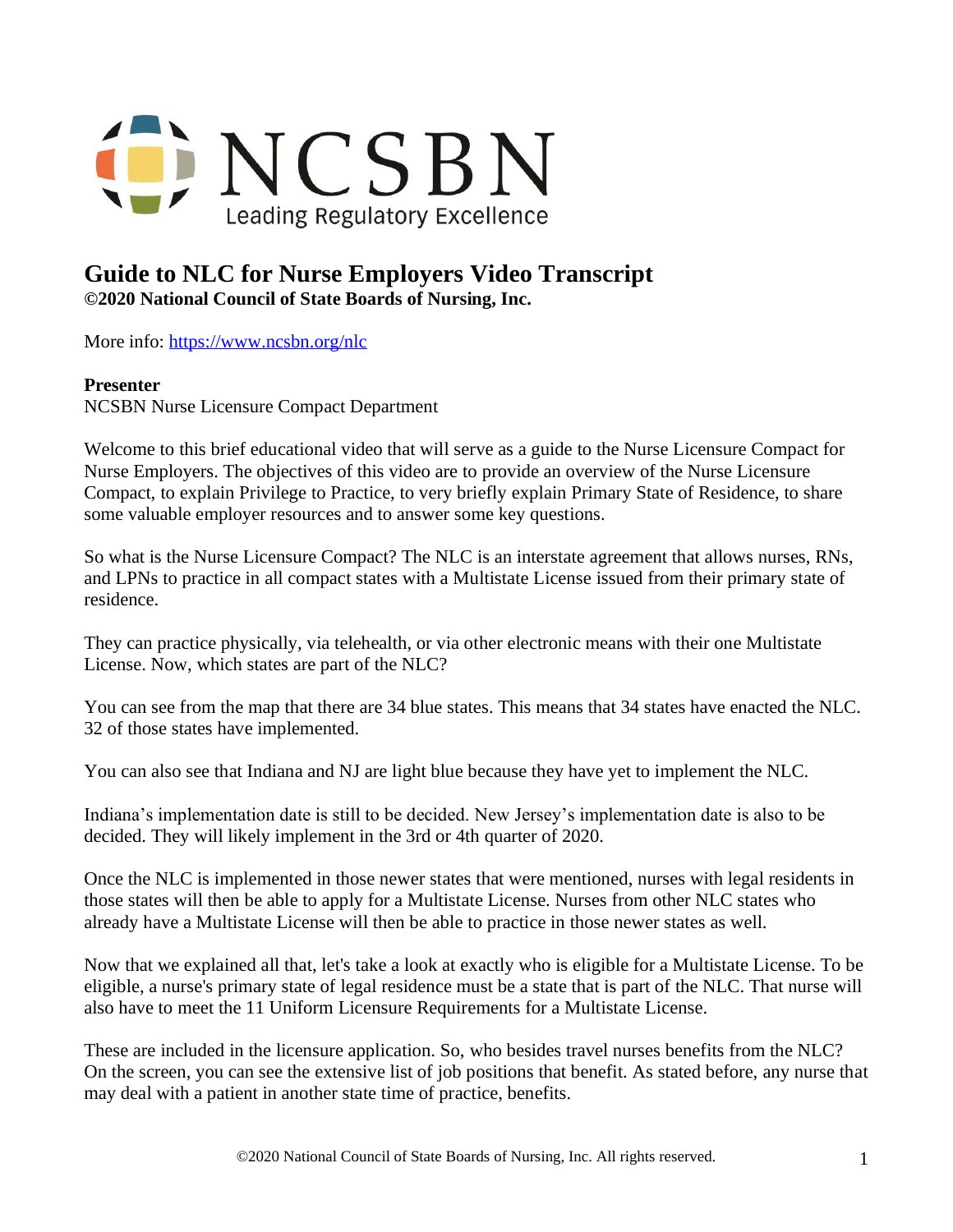It also benefits military and VA nurses who move a lot. Although they can have a license anywhere in the country, when practicing in a civilian facility, they aren't covered under federal supremacy, thus, they need a license in the state where the civilian facility is located. Finally, you, the employer, benefits as well.

When a nurse has a Multistate License, the nurse can be available in a compact state immediately because they have authority to practice in that state. This is obviously to your advantage when it comes to staffing. As employers, you should also know a nurse can only hold one Multistate License that is issued by his or her home state.

A Multistate License is a state-based license and it is not a national license. This means that a nurse with a multistate license, who maintains PSOR in a compact state, can work in any state within the compact without taking any additional steps.

But when a nurse changes their state of legal residency, they will need to obtain a new license from their new primary state of legal residence. For more information regarding changing legal residence, we suggest that you watch the video, NLC and PSOR requirements. What if a nurse is practicing in a state that is not an NLC state, such as California or Nevada?

They will need a single-state license valid in that noncompact state. They can apply by completing the appropriate application on the Board of Nursing website. A nurse can only have one Multistate Cicense, but as many single-state licenses in noncompact states as he or she needs.

As an employer, how can you ensure that nurses hired from NLC states are appropriately licensed? Let's take a look at some situations to help explain this. First, is the nurse relocating to your state on a permanent basis and changing their PSOR to your state?

Yes. Then the nurse should immediately apply for License by Endorsement in their new state of residence. There is no grace period. Many employers implement a policy where a nurse must provide proof of application for licensure within a certain number of days. However, if you hire a nurse from an NLC state, that nurse will be able to practice on his or her former Multistate License until the new Multistate until the new Multistate License is issued.

An exception to this is when a nurse accepts a job in Kansas City, Missouri, but intends on making Kansas City, Kansas, her new PSOR, and commuting to Missouri. In this case, the nurse should obtain her Multistate License from Kansas, her PSOR. Now, what happens when a nurse is temporarily practicing in your state and has no intention on changing their PSOR to your state?

That nurse can practice in your state with their Multistate License issued from their primary state of legal residence. There is no time limit. Military spouses fall into the category of nurses who may practice in your state for a prolonged period of time, as they may work in a civilian facility and be stationed in your state for years.

Sometimes, employers have a policy requiring a nurse to be licensed in the state where the employer is. They should consider amending such a policy to allow for nurses holding compact licenses from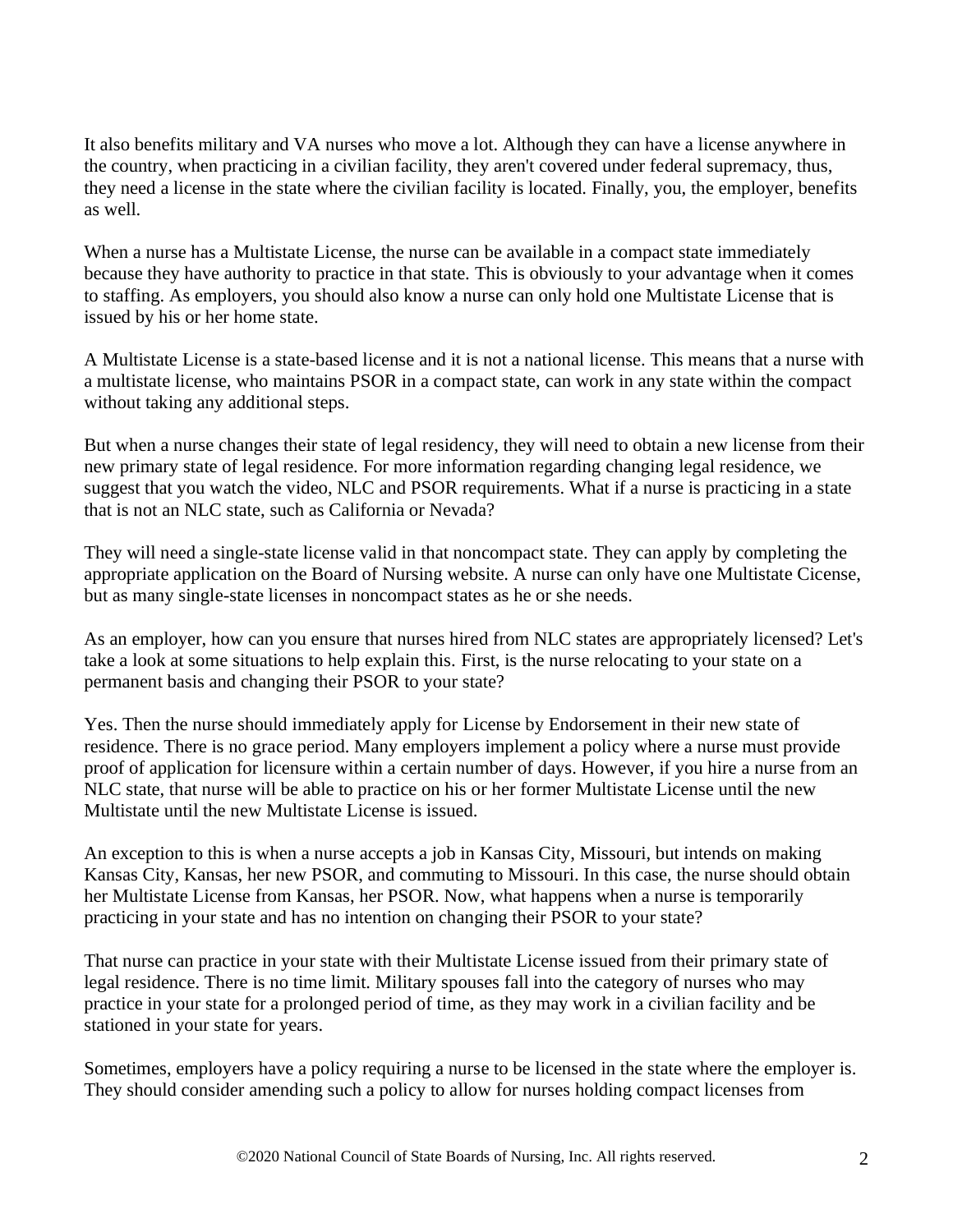different primary states of legal residence. As an employer, how can you confirm whether a nurse has the authority to practice in your state?

You can do so via nursys.com. A quick confirm report allows you to search for the nurse by name, license number, or NCSBN ID. When you click "View Report," you see an Individualized Authority to Practice map that displays the states where the nurse can legally practice.

Nursys.com is a national database. All boards of nursing upload their licensure database into Nursys daily. We've been using the term practice a lot, but what exactly does it mean? Practice is when a nurse utilizes knowledge, education, training or decision-making skills.

So with each job function a nurse has, practice is in play. Lawful practice requires a nurse be licensed in the state where the patient is located at the time nursing service is provided. This is where the Multistate License comes in handy. If the patient is located in a compact state, and the nurse has a Multistate License, the nurse is covered to practice in the patient's state.

However, if the nurse only has a single-state license from a noncompact state, she will need to make sure she is licensed in the state where the patient is. Which Nurse Practice Act should a nurse follow when practicing with a patient in another state?

Follow the Nurse Practice Act from the state of practice or the state where the patient is located. You can find the Nurse Practice Act for each state at this website. Another great resource is E-Notify. It's free and provides reminders about license expiration dates and notifies of any discipline.

By registering your nursing workforce here, you can receive a notice of disciplinary action taken on any license a nurse holds in the U.S. If there is a discipline on a license, a Multistate License may be converted to a single-state and practice would be limited only to the home state. This often happens when the level of discipline restricts or limits the nurse's practice.

As we start wrapping up, let's take a quick look at some other common questions that nurse employers often have. Are APRN nurses included in the compact? No. APRNs must apply for license by endorsement in each state where they practice, unless exempted in a federal facility.

What about continuing education requirements? In terms of the compact, the nurse's PSOR that issued the Multistate License is the state to which the nurse owes the CEs. If a nurse holds a license in noncompact states, each of those states might have their own requirements.

What if the licensee only wants a single-state license? In that case, a compact party state may issue a single-state license upon request. But why would a nurse request a single-state license? Let's take a look at some examples. In the first example, you have a nurse who has PSOR in Florida. That nurse has always maintained her single-state license even upon implementation of the NLC because she only plans to practice in Florida.

The nurse may elect to maintain their single-state license. If a nurse does not qualify for a Multistate License, the home state may iissue them a single-state license, subject to the state licensure